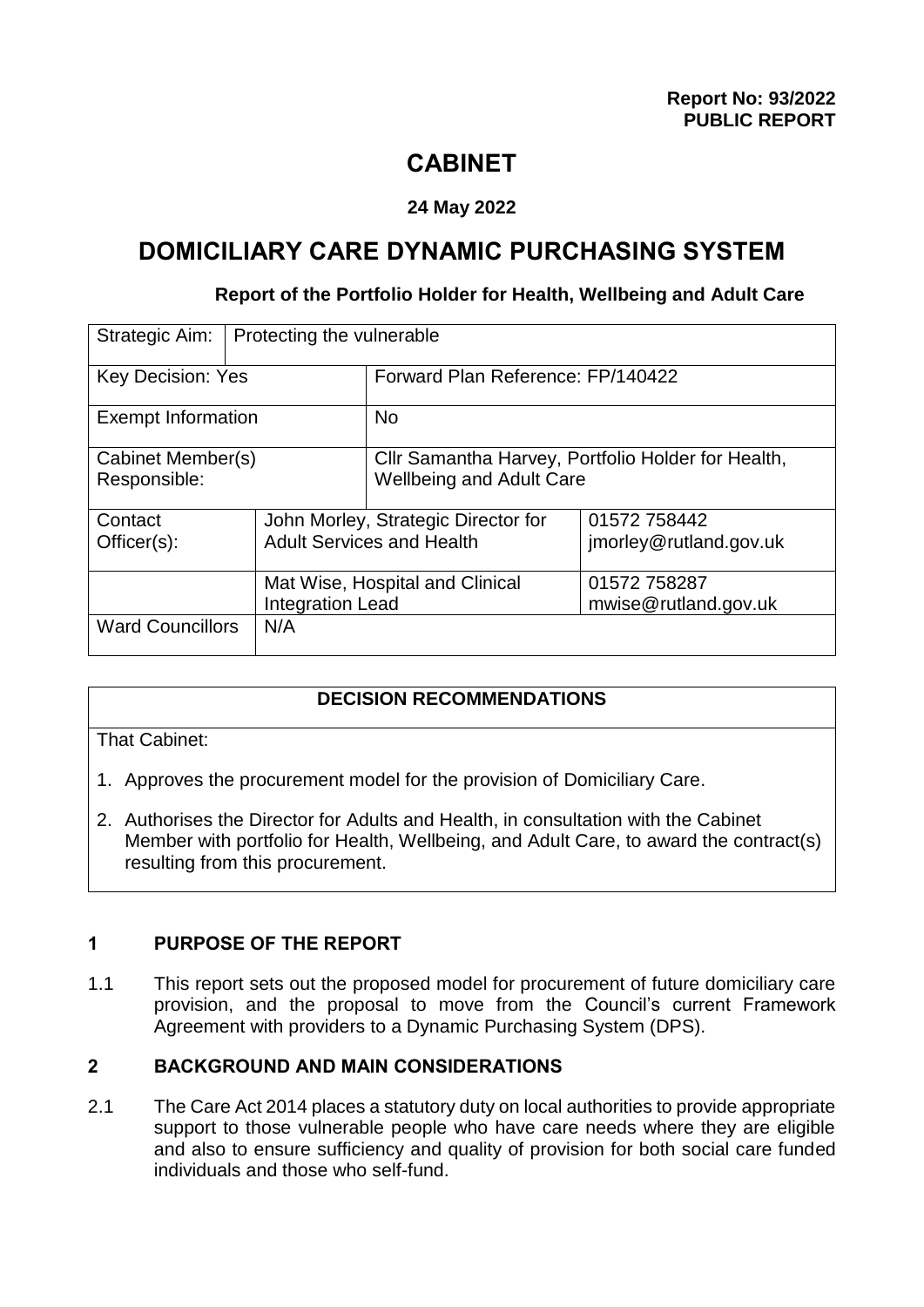2.2 The Framework Agreement currently in place is due to expire on 31st March 2023, and the Council needs to undertake a procurement to establish new contracts with providers in order to continue the provision of domiciliary care. The proposed contracting model of a DPS will create a less bureaucratic and more efficient way of securing sufficient domiciliary care hours.

## **3 NATIONAL CONTEXT**

- 3.1 Over the past two years, the care market has faced significant challenges in recruiting and retaining staff, and in providing financially sustainable care. This is a national issue.
- 3.2 Overall, the marketplace has reduced, with care providers closing or simply focusing on the more lucrative self-funders.
- 3.3 The Government are proposing to introduce the Care Cost Cap in October 2023. This is likely to have a major impact on the care market, although at this stage it is too early to predict the exact impact. Work on the likely implications is currently being undertaken by Officers.

## **4 LOCAL CONTEXT**

- 4.1.1 The Council currently contract with seven domiciliary care providers, and spotpurchase with a further three. During the past six months, one provider has terminated their contract with us citing financial loss against council funded packages.
- 4.1.2 The Council also has an internal domiciliary care provider MiCare who are used to 'bridge' whilst securing care from private providers, particularly for hospital discharge, and for those service users who have more challenging needs.
- 4.1.3 There is currently little capacity within the local Domiciliary Care market, including with the Council's internal care provider. The number of service users who are awaiting care packages is growing.
- 4.1.4 Four of the domiciliary care providers contracted with are based outside of Rutland, including two of the spot-contracted providers recently taken on. These four domiciliary care providers deliver over three quarters of the total care hours currently commissioned.
- 4.1.5 There is a risk that the out of area providers may choose to contract with the Local Authorities where they are geographically based, and so it is important to ensure that there are no unnecessary barriers in place that would prevent them continuing to contract with the Council.

#### 4.2 **Cost of Domiciliary Care**

- 4.2.1 The current fee paid to domiciliary care providers on Rutland's Framework, and to those spot contracted with, is £18.79 per hour. In the last financial year 2021/22, 75,000 hours for 168 individuals were commissioned at a total cost of approximately £1.339m.
- 4.2.2 Due to the current high cost of fuel, a temporary arrangement with all domiciliary care providers for an additional £2.50 per visit is in place until such time as petrol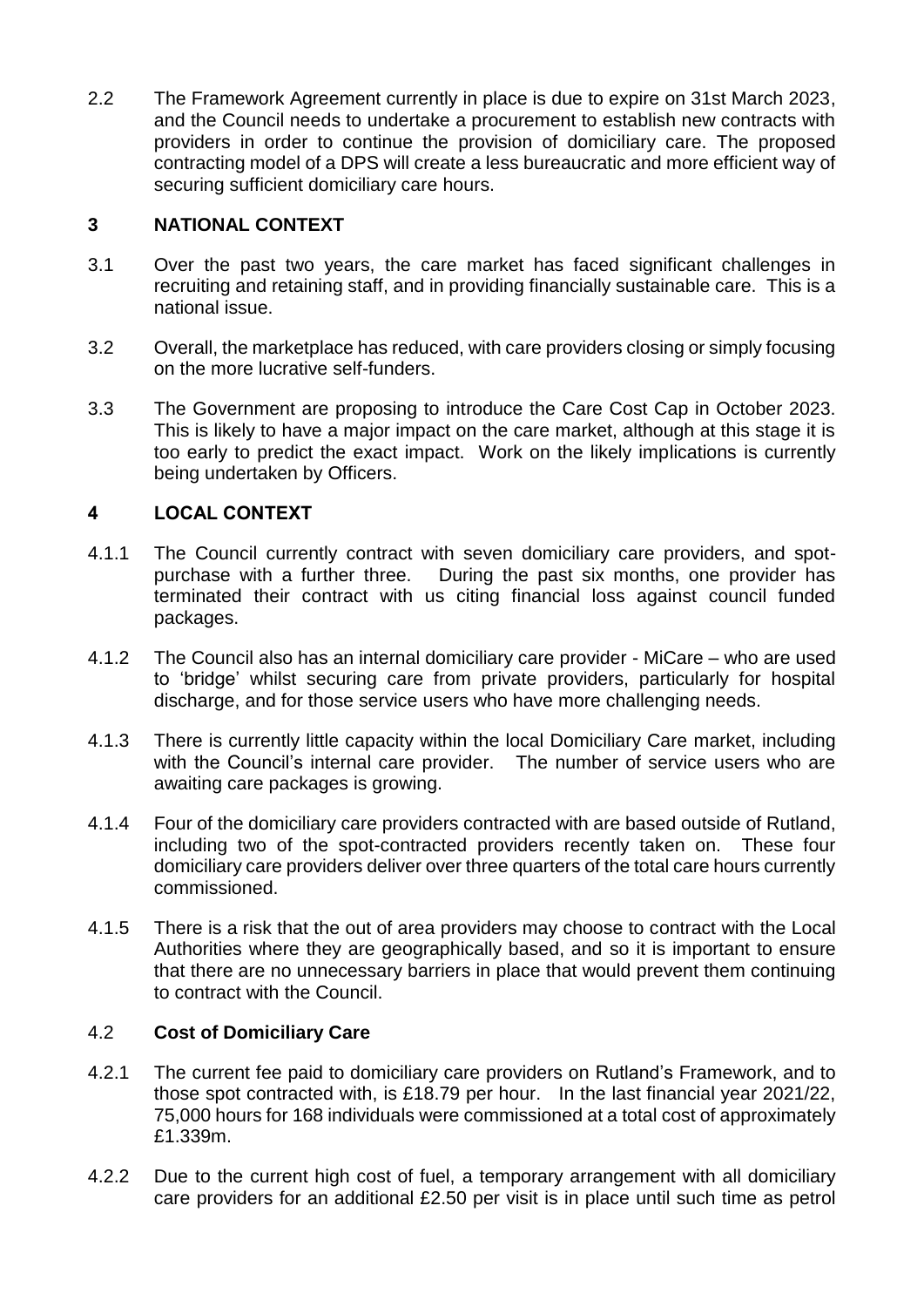costs fall back to below £1.50 per litre.

4.2.3 Providers are reporting increased costs for insurance, fuel and staffing as well as overall inflation costs.

#### **5 PROCUREMENT MODEL**

- 5.1 It is proposed the Council moves to a Dynamic Purchasing System (DPS) contracting arrangement with providers.
- 5.2 A DPS is a contracting structure which allows contracts to be held for the same services with multiple providers in order to purchase individual care packages according to the most appropriate provider and their capacity at any one time.
- 5.3 As opposed to a Framework Agreement, it remains open for new providers to join throughout its lifetime. Taking on new spot-purchase providers alongside the current Framework has led to a two-tier approach of commissioning care packages from providers which increases the time for packages to be moved to a private provider and increased workload for Officers.
- 5.4 A DPS encourages competition, making it is easier for local providers to join the DPS at any time during its lifetime. The procurement and approval process is quicker and simpler than a Framework Agreement, enabling small to medium enterprises (SMEs) providers to engage effectively. This is especially important in the local market.
- 5.5 The open market nature of a DPS supports providers who have little or no experience in tendering for work with the public sector. Because a DPS is open to providers throughout its duration, new start-ups are encouraged and not frozen out for what can be a lengthy period of time. This provides the opportunity to engage with local potential providers and supports wider Council aims of working with local businesses for economic growth.
- 5.6 In addition, the more straightforward procurement process reduces the length of time and administration involved for Officers. Although the DPS remains open to join, the reduction in procurement process would still result in less workload overall for Officers and would be spread over time.
- 5.7 The same ongoing quality checks prior to contract award and quality monitoring during contracts that operate under the Framework Agreement will continue under the DPS, ensuring all domiciliary care providers we contract with are meeting our requirements, and are safe for service users.

#### 5.8 **Procurement Process**

- 5.8.1 The procurement process will follow a Dynamic Purchasing System process in line with the Council's Contract Procedure Rules, supported by Welland Procurement.
- 5.8.2 It is a two-stage process. In the initial stage, all providers who meet the selection criteria must be admitted to the DPS. There is no limit on the number of providers who may join. Individual contracts are then awarded as and when each provider is used.
- 5.9 The value of the contract is £1.62m per year which is above the threshold of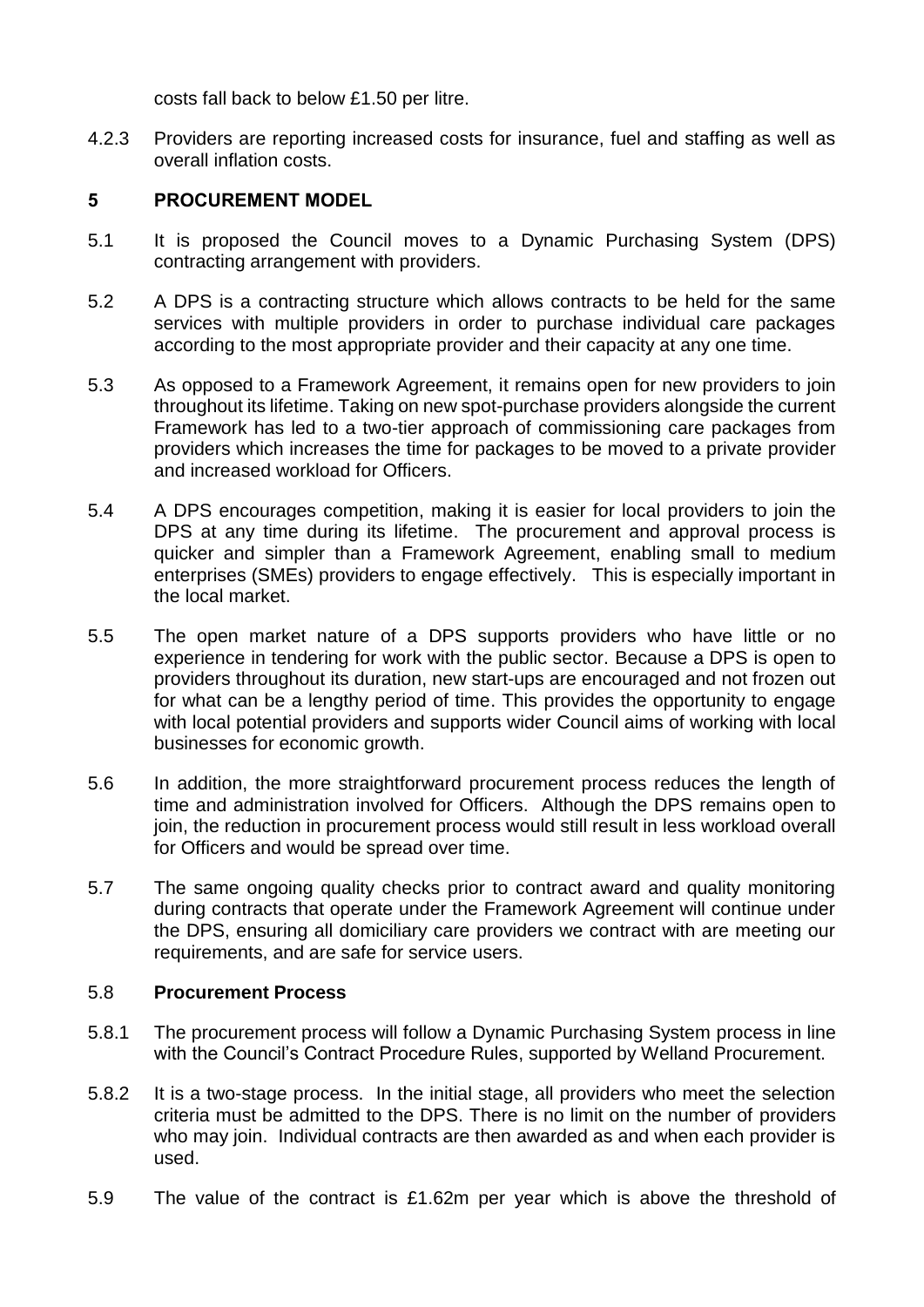£663,540 for the Light Touch Regime for Services. It is proposed that the DPS is active from 3<sup>rd</sup> January 2023 until 2<sup>nd</sup> January 2027.

- 5.10 The timetable for the process is set out in Appendix A.
- 5.11 The award criteria will be on a Pass/Fail basis focusing on quality standards and providers' ability to deliver in Rutland.

## **6 CONSULTATION**

- 6.1 Domiciliary care providers will take part in a review of the specification for the DPS in April 2022.
- 6.2 As part of the Market Sustainability requirement from the DHSC, domiciliary care providers are also participating in an exercise to set out their current costs and their challenges in the market.
- 6.3 The then Portfolio Holder has been consulted in the drafting of this report.

## **7 ALTERNATIVE OPTIONS**

- 7.1 The Council must have a means by which to purchase Domiciliary Care for eligible service users in order to fulfil its statutory responsibilities under the Care Act, having contracts in place enables care to be sourced quickly and efficiently. It would not be viable to
- 7.2 To renew a Framework Agreement, prospective domiciliary care providers (including the ones currently on the Framework) would be required to submit a considerable amount of technical, operational, and financial information. This is incredibly time consuming for them and does not offer any guarantee to the Council around their financial viability or the provider remaining on the Framework in future years. The process is so involved that many providers 'outsource' the writing of their Pre-Qualifying Questionnaire and Invitation to Tender responses to companies whose only function it is to fill in this type of paperwork, leading to unsatisfactory bids and excluding providers from our contracts. Consequently, this option has been discounted.
- 7.3 A straightforward tender process would result in only one provider delivering all the care for Rutland, resulting in a risk if that provider is unable to meet an individual's care needs, or fails for any reason. In addition, as a local authority, the Council is required to support the local care market and awarding a single contract would inevitably result in some providers going out of business.
- 7.4 The approval of award of the contracts could be brought back to Cabinet for approval rather than delegated to the Portfolio Holder and Director for Adults and Health, however the pass/fail nature of the procurement would mean that there would be no grounds for not awarding to any providers who meet the criteria.

#### **8 FINANCIAL IMPLICATIONS**

8.1 Moving to a DPS should not place any additional financial burden on either the Council or prospective domiciliary care providers. The fee rates will remain on the same structure and be calculated in the same way as they are currently.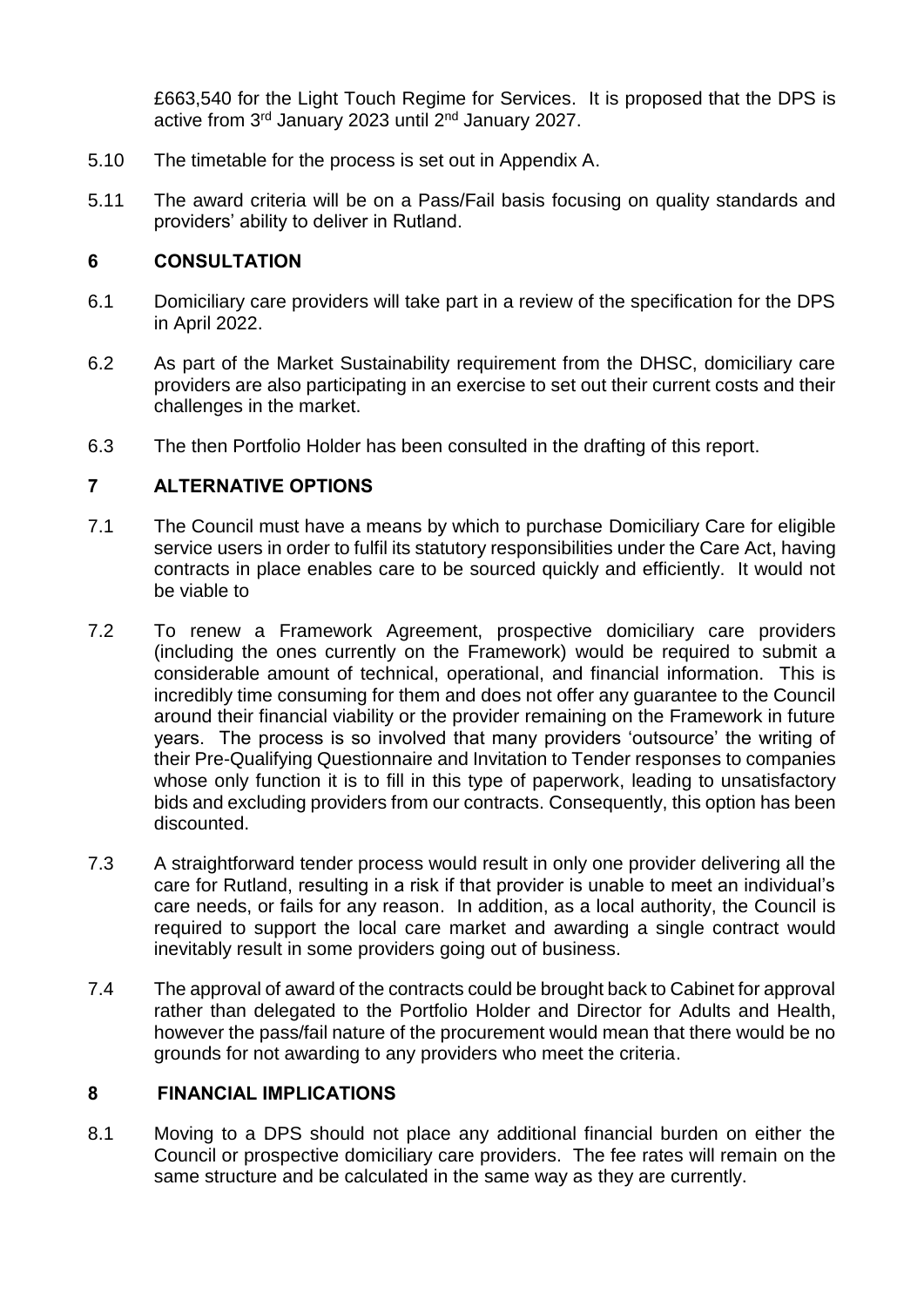## **9 LEGAL AND GOVERNANCE CONSIDERATIONS**

- 9.1 The procurement process will be drawn up by Welland Procurement Unit, in line with the requirements of the Public Contracts Regulations 2015 and the Council's Contract Procedure Rules.
- 9.2 Legal advice on the process has been sought.

## **10 EQUALITY IMPACT ASSESSMENT**

10.1 The service will support vulnerable people in Rutland. Implementing a DPS will not have a negative impact on any specific group.

## **11 COMMUNITY SAFETY IMPLICATIONS**

- 11.1 The council is required by Section 17 of the Crime & Disorder Act 1998 to take into account community safety implications.
- 11.2 There are no specific community safety implications from the procurement.

## **12 HEALTH AND WELLBEING IMPLICATIONS**

- 12.1 The provision of Domiciliary Care enables the Council to meet its duty of providing care and support to vulnerable people within Rutland.
- 12.2 The service users receiving Domiciliary Care from the Council have been assessed as meeting Adult Social Care eligibility criteria.

## **13 SOCIAL VALUE IMPLICATIONS**

- 13.1 Under the provisions of the Public Services (Social Value) Act 2012 local authorities are required to consider how economic, social, and environmental well-being may be improved by services that are to be procured, and how procurement may secure those improvements.
- 13.2 Whilst the pass/fail nature of the award criteria will not include specific reference to Social Value, it is intended that for the duration of contract with individual providers Officers work with them to identify where additional Social Value might be gained.

#### **14 CONCLUSION AND SUMMARY OF REASONS FOR THE RECOMMENDATIONS**

- 14.1 It is recommended that a DPS is procured in order to maximise the number of providers the Council contracts with both initially and for the duration of the DPS.
- 14.2 In order for the procurement process to commence the procurement model needs to be approved by Cabinet. The criteria have been carefully considered to ensure that providers successful in the process are capable of meeting the requirements and can deliver appropriate quality services in Rutland.
- 14.3 It is recommended that approval of the award of contracts is delegated to the Director for Adult and Health in consultation with the Portfolio Holder.

## **15 BACKGROUND PAPERS**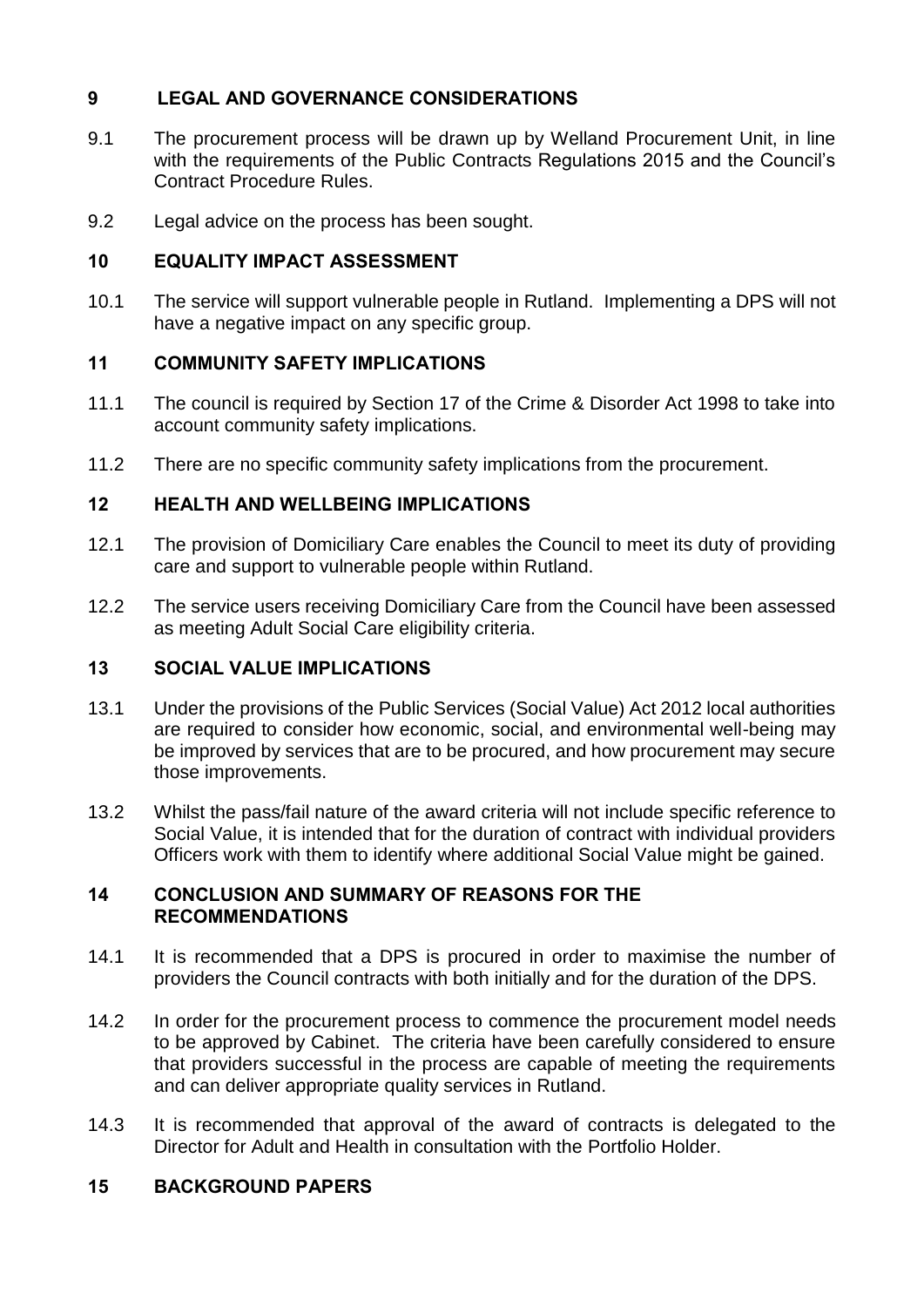15.1 There are no additional Background Papers.

## **16 APPENDICES**

16.1 Appendix A – Procurement Timetable

A Large Print or Braille Version of this Report is available upon request – Contact 01572 722577.